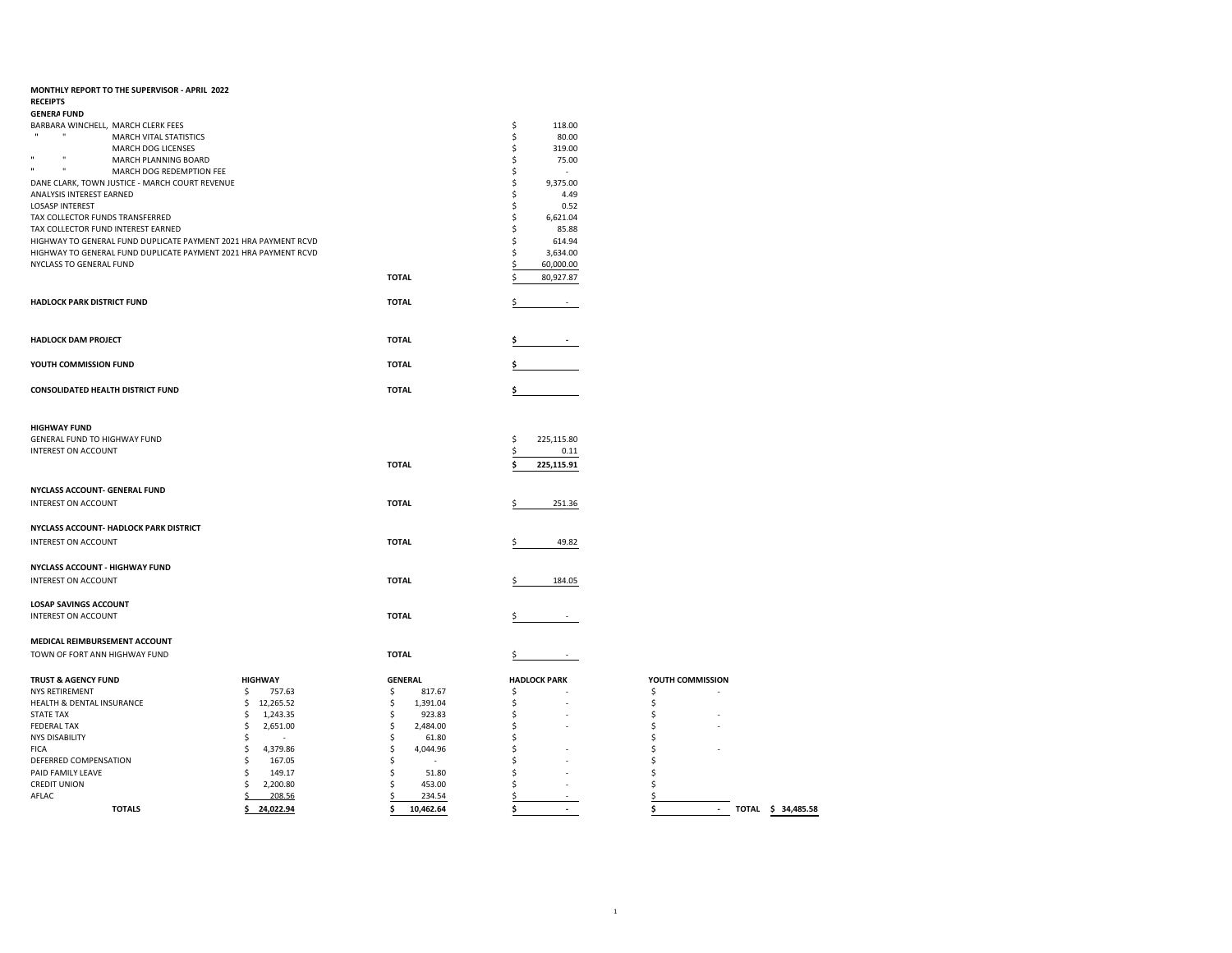| <b>DISBURSEMENTS</b>                                              |              |    |                          |                                  |    |            |
|-------------------------------------------------------------------|--------------|----|--------------------------|----------------------------------|----|------------|
| GENERAL FUND                                                      |              |    |                          | <b>HIGHWAY (TW)</b>              |    |            |
| STATE COMPTROLLER - STATE SHARE OF JUSTICE COURT REVENUE -        |              | \$ | 5,079.00                 | ABSTRACT                         | \$ | 20,829.25  |
| PAYROLL                                                           |              | \$ | 26,844.51                | HEALTH INSURANCE                 | \$ | 12,092.66  |
| HEALTH INSURANCE                                                  |              | \$ | 1,219.56                 | PAYROLL                          | \$ | 29,177.93  |
| TOWN SHARE FICA                                                   |              | \$ | 2,022.48                 | TOWN OF FORT ANN FUND            | \$ | 4,248.94   |
| TOWN BOARD EXPENSE                                                |              | \$ | 31.75                    | <b>TOWN SHARE FICA</b>           | \$ | 2,189.93   |
| SUPERVISORS EXPENSE                                               |              | \$ | 692.99                   | <b>TOTAL</b>                     | \$ | 68,538.71  |
| CENTRAL COMMUNICATIONS                                            |              | \$ | 1,687.09                 | <b>HIGHWAY (OV)</b>              |    |            |
| <b>ATTORNEY EXPENSE</b>                                           |              | \$ | 1,875.50                 | ABSTRACT                         | \$ | 19,458.81  |
| JUSTICE COURT EXPENSE                                             |              | \$ | $\sim$                   | <b>GLENS FALLS NATIONAL BANK</b> | \$ | 37,079.93  |
| TOWN CLERK EXPENSE                                                |              | \$ | 604.56                   | <b>TOTAL</b>                     | \$ | 125,077.45 |
| OVERPAYMENT OF APRIL 15TH PAYROLL                                 |              | \$ | 12.95                    |                                  |    |            |
| <b>CENTRAL PRINTINGS</b>                                          |              | Ś  | 219.22                   |                                  |    |            |
| PLANNING BOARD EXPENSE                                            |              | \$ | 353.50                   |                                  |    |            |
|                                                                   |              |    |                          |                                  |    |            |
| ASSESSOR CONTRACTUAL                                              |              | \$ | 44.44                    | <b>TRUST AND AGENCY</b>          |    |            |
| AMERICAN RECOVERY MONIES SPENT                                    |              | Ś  | 85,500.00                | AFLAC                            | \$ | 428.88     |
| GALLAGHER INSURANCE                                               |              | Ś  | 415.00                   | <b>CREDIT UNION</b>              | \$ | 2,653.80   |
| FUEL MANAGEMENT                                                   |              | \$ | 172.71                   | RETIREMENT                       | \$ | 1,675.40   |
| SUPERINTENDENT OF HIGHWAYS                                        |              | \$ | 106.06                   | <b>HEALTH INSURANCE</b>          | \$ | 13,599.40  |
| DOG CONTROL                                                       |              | Ś  | 565.00                   | NYS DEFERRED COMP                | \$ | 167.05     |
| TOWN OF FA HIGHWAY DUE TO OTHER FUNDS                             |              | Ŝ  |                          | <b>DISABILITY</b>                | Ś  | 711.26     |
| OVERPAYMENT OF APRIL 15TH PAYROLL                                 |              | Ś  | $\overline{\phantom{a}}$ | <b>FEDERAL TAX</b>               | Ś  | 5,135.00   |
| SAFETY INSPECTION                                                 |              | Ś  | 40.99                    | STATE INCOME TAX                 | Ś  | 2,167.18   |
| FORT ANN HIGHWAY FUND CHIPS REVENUE                               |              | \$ | 225,115.80               | <b>FICA</b>                      |    | 8,424.82   |
| TRAFFIC CONTROL                                                   |              | \$ | $\sim$                   | <b>TOTAL</b>                     | \$ | 34,962.79  |
| <b>STREET LIGHTS</b>                                              |              | \$ | 249.29                   |                                  |    |            |
| FORT ANN VOLUNTEER FIRE DEPARTMENT                                |              | Ś  |                          |                                  |    |            |
| DISABILITY INSURANCE                                              |              | Ś  | 61.80                    |                                  |    |            |
| <b>BUILDINGS EXPENSE</b>                                          |              | \$ | 3,980.91                 |                                  |    |            |
|                                                                   |              |    |                          |                                  |    |            |
|                                                                   |              | \$ | 356,895.11               |                                  |    |            |
| <b>HADLOCK PARK DISTRICT</b>                                      |              |    |                          |                                  |    |            |
| PAYROLL                                                           |              | \$ |                          |                                  |    |            |
| TOWN SHARE FICA                                                   |              | Ś  |                          |                                  |    |            |
|                                                                   | <b>TOTAL</b> | \$ |                          |                                  |    |            |
| YOUTH COMMISSION FUND                                             |              |    |                          |                                  |    |            |
| <b>ABSTRACT</b>                                                   | <b>TOTAL</b> | S  |                          |                                  |    |            |
| <b>HADLOCK DAM PROJECT</b>                                        | <b>TOTAL</b> |    |                          |                                  |    |            |
|                                                                   |              |    |                          |                                  |    |            |
| <b>CONSOLIDATED HEALTH</b>                                        | <b>TOTAL</b> |    |                          |                                  |    |            |
| NYCLASS ACCOUNT - GENERAL FUND                                    |              |    |                          |                                  |    |            |
| TRANSFER FROM GENERAL FUND                                        | <b>TOTAL</b> | \$ |                          |                                  |    |            |
| NYCLASS ACCOUNT-HADLOCK PARK DISTRICT                             |              |    |                          |                                  |    |            |
| TRANSFER TO HADLOCK PARK CHECKING                                 | <b>TOTAL</b> |    | 60,000.00                |                                  |    |            |
|                                                                   |              |    |                          |                                  |    |            |
| NYCLASS ACCOUNT - HIGHWAY FUND                                    |              |    |                          |                                  |    |            |
| TRANSFER TO HIGHWAY CHECKING ACCOUNT                              | <b>TOTAL</b> |    |                          |                                  |    |            |
|                                                                   |              |    |                          |                                  |    |            |
| <b>LOSAP SAVINGS ACCOUNT</b>                                      |              |    |                          |                                  |    |            |
| TOWN OF FORT ANN GENERAL FUND DUE FROM OTHER FUNDS                | <b>TOTAL</b> | \$ |                          |                                  |    |            |
|                                                                   |              |    |                          |                                  |    |            |
| MEDICAL REIMBURSEMENT ACCOUNT<br>AC TRANSFER TO CDPHP SETTLEMENTS | <b>TOTAL</b> | \$ | 933.61                   |                                  |    |            |
|                                                                   |              |    |                          |                                  |    |            |

| <b>HIGHWAY (TW)</b>              |    |            |
|----------------------------------|----|------------|
| <b>ABSTRACT</b>                  | \$ | 20,829.25  |
| <b>HEALTH INSURANCE</b>          | \$ | 12,092.66  |
| PAYROLL                          | \$ | 29,177.93  |
| TOWN OF FORT ANN FUND            | \$ | 4,248.94   |
| <b>TOWN SHARE FICA</b>           | \$ | 2,189.93   |
| <b>TOTAL</b>                     | \$ | 68,538.71  |
| <b>HIGHWAY (OV)</b>              |    |            |
| <b>ABSTRACT</b>                  | \$ | 19,458.81  |
| <b>GLENS FALLS NATIONAL BANK</b> | \$ | 37,079.93  |
| <b>TOTAL</b>                     | \$ | 125,077.45 |
|                                  |    |            |
|                                  |    |            |
| <b>TRUST AND AGENCY</b>          |    |            |
| AFLAC.                           | \$ | 428.88     |
| <b>CREDIT UNION</b>              | \$ | 2,653.80   |
| <b>RETIREMENT</b>                | \$ | 1,675.40   |
| <b>HEALTH INSURANCE</b>          | \$ | 13,599.40  |
| LIVE BEEFBBER COLAR              | ▴  | 10700      |

| ALTH INSURANCE         |   | 13.59 |
|------------------------|---|-------|
| <b>S DEFERRED COMP</b> | Ŝ | 16    |
| ABILITY                | Ŝ | 71    |
| <b>ERAL TAX</b>        | Ŝ | 5.13  |
| <b>TE INCOME TAX</b>   | Ŝ | 2.16  |
| А                      |   | 8.42  |
|                        |   |       |